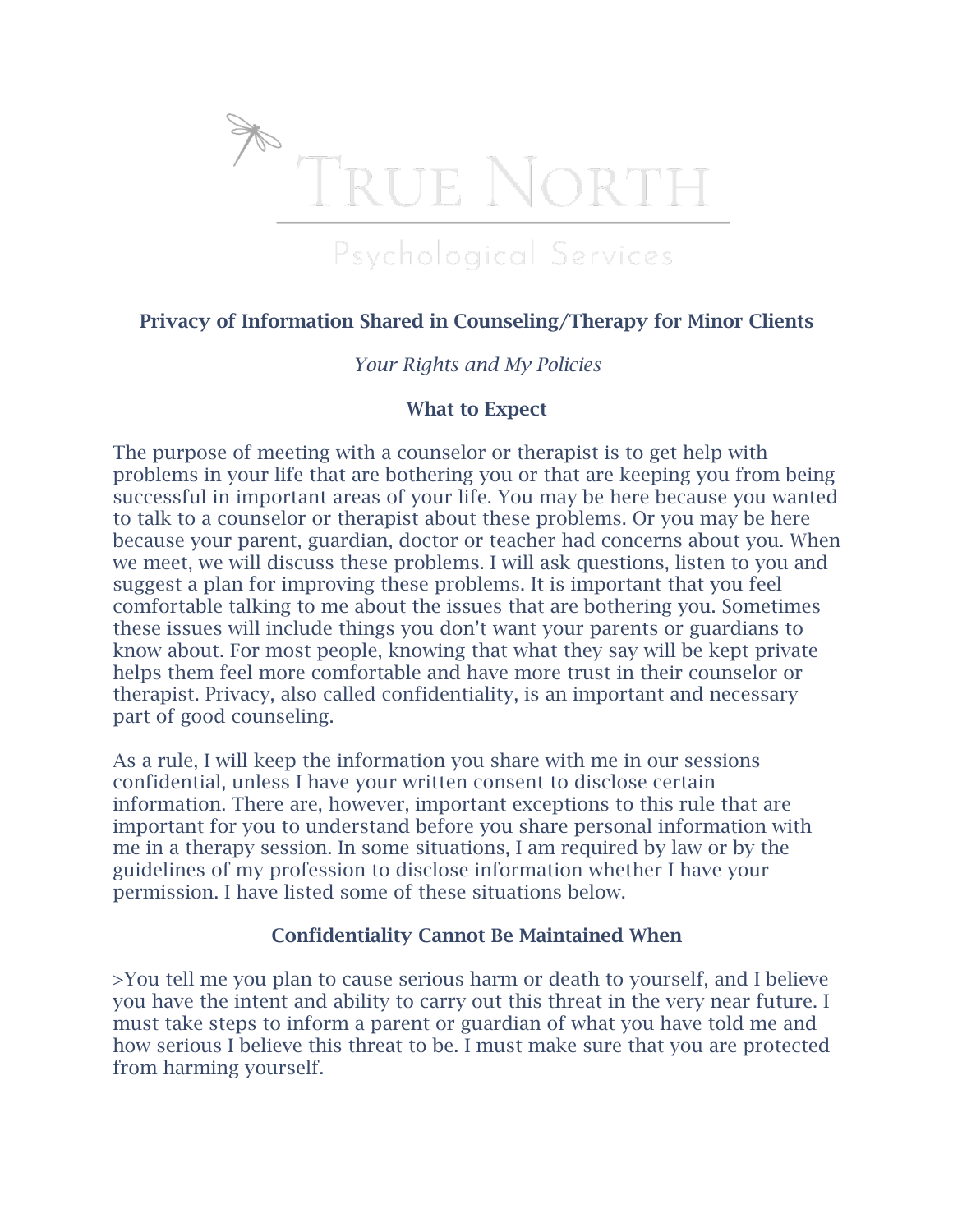> You tell me you plan to cause serious harm or death to someone else who can be identified, and I believe you have the intent and ability to carry out this threat in the very near future. In this situation, I must inform your parent or guardian, and I must inform the person who you intend to harm.

>You are doing things that could cause serious harm to you or someone else, even if you do not intend to harm yourself or another person. In these situations, I will need to use my professional judgment to decide whether a parent or guardian should be informed.

>You tell me you are being abused-physically, sexually or emotionally-or that you have been abused in the past. In this situation, I am required by law to report the abuse to the Virginia Department of Social Services.

>You are involved in a court case and a request is made for information about your counseling or therapy. If this happens, I will not disclose information without your written agreement unless the court requires me to. I will do all I can within the law to protect your confidentiality, and if I am required to disclose information to the court, I will inform you that this is happening.

## Communicating with Your Parent(s) or Guardian(s)

Except for situations such as those mentioned above, I will not tell your parent or guardian specific things you share with me in our private therapy sessions. This includes activities and behavior that your parent/guardian would not approve of  $-$  or would be upset by  $-$  but that do not put you at risk of serious and immediate harm. However, if your risk-taking behavior becomes more serious, then I will need to use my professional judgment to decide whether you are in serious and immediate danger of being harmed. If I feel that you are in such danger, I will communicate this information to your parent or guardian.

Example: If you tell me that you have tried alcohol at a few parties, I would keep this information confidential. If you tell me that you are drinking and driving or that you are a passenger in a car with a driver who is drunk, I would not keep this information confidential from your parent/guardian. If you tell me, or if I believe based on things you've told me, that you are addicted to alcohol, I would not keep this information confidential.

Example: If you tell me that you are having protected sex with a boyfriend or girlfriend, I would keep this information confidential. If you tell me that, on several occasions, you have engaged in unprotected sex with people you do not know or in unsafe situations, I will not keep this information confidential. You can always ask me questions about the types of information I would disclose. You can ask in the form of "hypothetical situations," in other words: "If someone told you that they were doing \_\_\_\_\_\_\_\_, would you tell their parents?"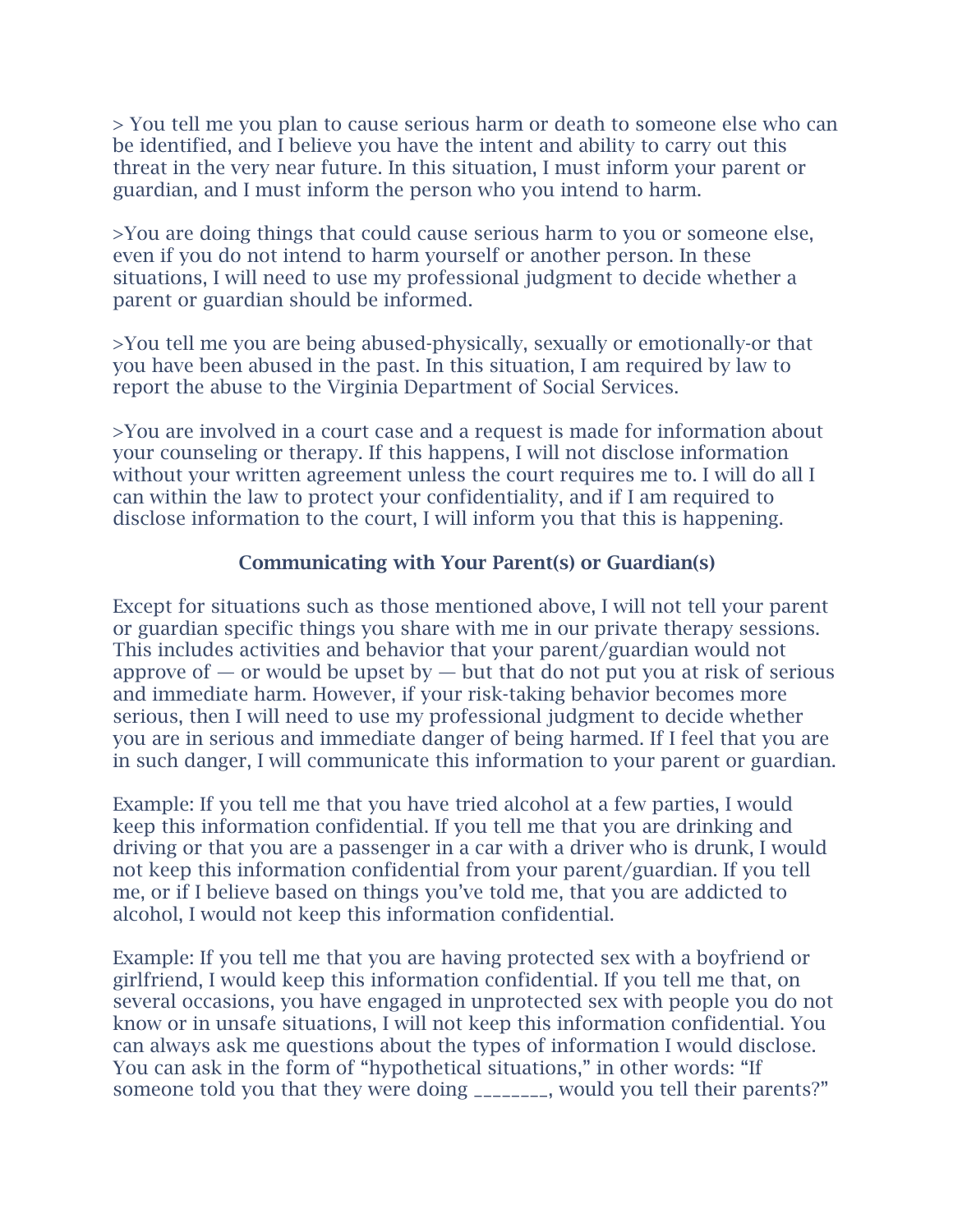Even if I have agreed to keep information confidential – to not tell your parent or guardian – I may believe that it is important for them to know what is going on in your life. In these situations, I will encourage you to tell your parent/guardian and will help you find the best way to tell them. Also, when meeting with your parents, I may sometimes describe problems in general terms, without using specifics, in order to help them know how to be more helpful to you.

[You should also know that, by law in Virginia, your parent/guardian has the right to see any written records I keep about our sessions. It is extremely rare that a parent/guardian would ever request to look at these records.]

# Communicating with Other Adults

School: I will not share any information with your school unless I have your permission and permission from your parent or guardian. Sometimes I may request to speak to someone at your school to find out how things are going for you. Also, it may be helpful in some situations for me to give suggestions to your teacher or counselor at school. If I want to contact your school, or if someone at your school wants to contact me, I will discuss it with you and ask for your written permission. A very unlikely situation might come up in which I do not have your permission but both I and your parent or guardian believe that it is very important for me to be able to share certain information with someone at your school. In this situation, I will use my professional judgment to decide whether to share any information.

Doctors: Sometimes your doctor and I may need to work together; for example, if you need to take medication in addition to seeing a counselor or therapist. I will get your written permission and permission from your parent/guardian in advance to share information with your doctor. The only time I will share information with your doctor even if I don't have your permission is if you are doing something that puts you at risk for serious and immediate physical/medical harm.

## Adolescent Consent Form & Parent Agreement to Respect Privacy

# Adolescent Therapy Client

Signing below indicates that you have reviewed the policies described above and understand the limits to confidentiality. If you have any questions as we progress with therapy, you can ask your therapist at any time.

| Minor's Signature |  | --------------- |
|-------------------|--|-----------------|
|-------------------|--|-----------------|